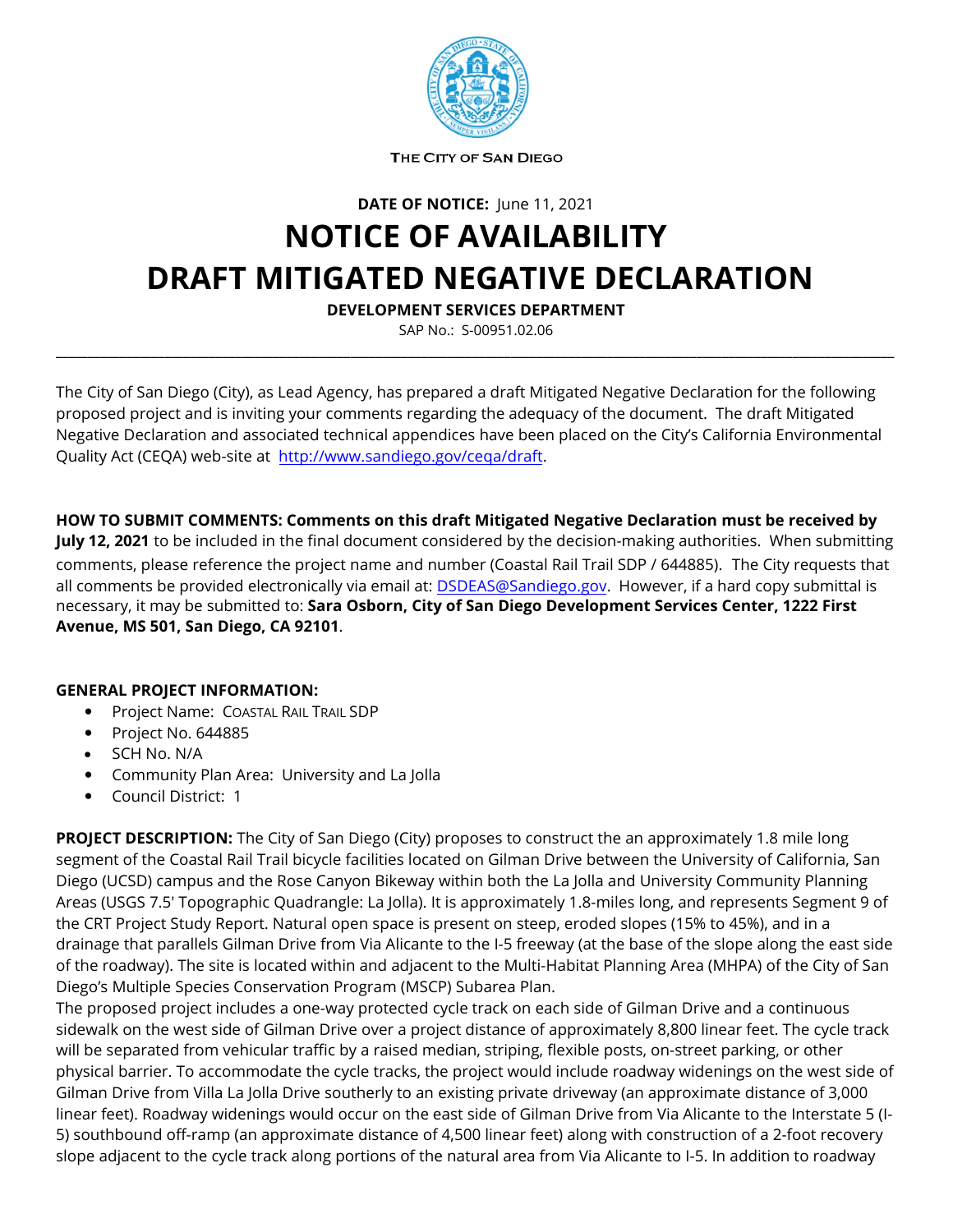widening, the project includes roadway re-striping, street lighting, landscaping, retaining walls, drainage improvements, bus stop improvements and traffic signal modifications. The existing traffic signals at I-5, Via Alicante and Villa La Jolla Drive would be modified to work in conjunction with the proposed improvements.

Retaining walls would be required on the west side of Gilman Drive from just north of Villa La Jolla Drive to Via Alicante (an approximate distance of 1,054 LF) and from a point south of Via Alicante to a private driveway at La Jolla Hideaway private apartments (an approximate distance of 1,120 LF). The walls would range from heights between three and seven feet.

A new sidewalk would be constructed along the west side of Gilman Drive to connect existing sidewalk segments and create a continuous sidewalk along the entire west side. The sidewalks would be directly next to the proposed retaining walls. The sidewalks on the east side of Gilman Drive north of Via Alicante to La Jolla Village Drive would remain in place, and a new sidewalk would not be constructed on the east side of Gilman Drive south of Via Alicante.

Parallel parking would be protected along both sides of Gilman Drive most of the length between the La Jolla Village Drive ramps and Villa La Jolla Drive, and on the east side, south to Via Alicante. Additional parallel parking would be provided along the west side near the existing apartments and private driveways along the southern portion of the project. The parking spaces would be part of the buffer between the cycle track and vehicular traffic. In these areas, the raised buffer would not be constructed, rather, the cycle track and parking would be separated by a striped buffer.

Street lighting would be provided along Gilman Drive along the length of the project. The lighting would be installed per City of San Diego street lighting standards, with light standards on both sides of the street at 300-foot intervals. The lighting would be fully shielded to not shine in adjacent houses or open space areas, and would conform to dark sky glare reduction standards as well.

Existing storm drains within open space are undersized and have failed causing erosion. The storm drains are subject to improvements and will include the construction of: curb and gutters, curb inlets, cleanouts, storm drains, and brow ditches in order to comply with the City's Region MS4 Permit, and the City of San Diego's Storm Water Standards BMP Design Manual dated 2018 at the preparation of this report.

A raised curb buffer would be placed on either side of the bus stop passenger waiting area. The bus stops on the west (southbound) side of Gilman Drive would remain at the sidewalk, and busses would pull into the cycle track area to pick up passengers.

Green paint and striping would highlight the cycle track at intersections and bus stops. Raised buffers also would be constructed on either side of driveway intersections where the cycle track is separated from driving lanes by painted stripes. The traffic signals at Villa La Jolla would be shifted to accommodate the project, and a new traffic signal would be added at La Jolla Village Drive.

Acquisition of additional roadway right-of-way (ROW) is required from several parcels east of Gilman Drive, south of Via Alicante, and temporary construction easements are required for several parcels for slope grading and retaining wall construction. The site is not included on any Government Code listing of hazardous waste sites.

**APPLICANT:** City of San Diego - Engineering and Capital Projects Department

**RECOMMENDED FINDING:** The draft Mitigated Negative Declaration determined the proposed project would result in significant environmental effects in the following areas**: BIOLOGICAL RESOURCES, CULTURAL RESOURCES (ARCHAEOLOGY), AND TRIBAL CULTURAL RESOURCES.**

**AVAILABILITY IN ALTERNATIVE FORMAT:** To request this Notice, the draft Mitigated Negative Declaration, and/or supporting documents in alternative format, please email the Development Services Department at [DSDEASNoticing@sandiego.gov.](mailto:DSDEASNoticing@sandiego.gov) Your request should include the suggested recommended format that will assist with the review of documents.

**ADDITIONAL INFORMATION:** For environmental review information, contact Sara Osborn at (619) 446-5381. For information regarding public meetings/hearings on this project, contact Development Project Manager, Catherine